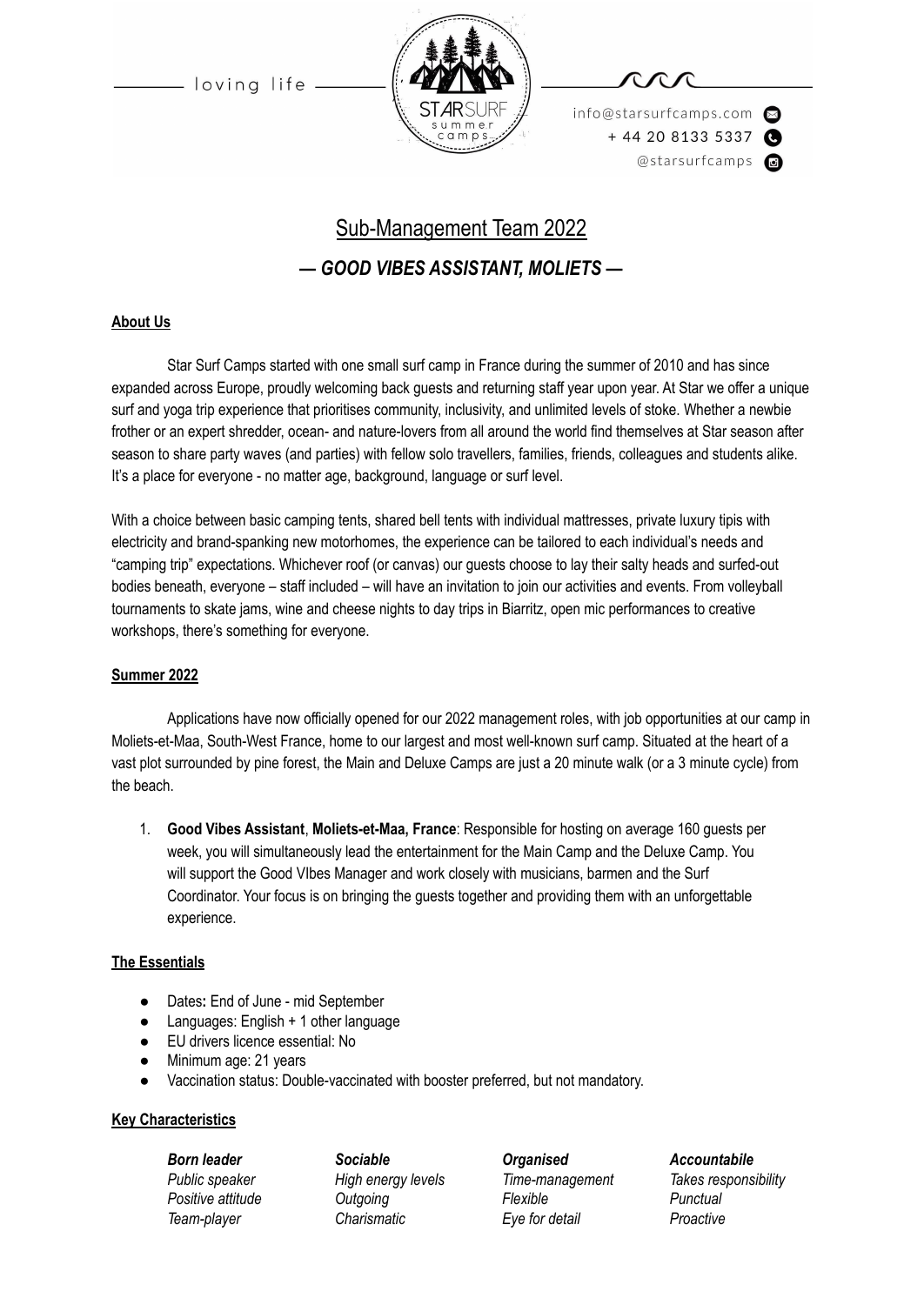



info@starsurfcamps.com  $+442081335337$ @starsurfcamps @

#### **Overview**

As the Good Vibes Assistant you are the life and soul of the camp. You bring energy, enthusiasm and smiles to everyone in your presence and effortlessly encourage guests and staff to participate in daytime activities and evening events. You are in a key customer-facing role and have one of the highest guest-to-staff interaction rates of all the team. You support the Good Vibes Manager in planning and coordinating events such as our wine & cheese night, promoting and guiding day trips to other cities, organising sports activities and beach-volleyball tournaments, collaborating with musicians for live performances and planning innovative workshops such as art classes and forest walks. In doing so you will bring people together and ensure that all individual groups and solo-travellers feel part of the Star Surf community. You will report to the Good Vibes Manager, liaise with musicians and barmen and work closely with the surf coordinator who will help with beach activities and run surf related workshops.

#### **Responsibilities**

- Creating an inclusive and energetic atmosphere at the camp, connecting different guests through activities that give them the opportunity to build lasting memories with one another;
- Offering ideas for the weekly entertainment programme (finalised by the Good Vibes Manager) to suit the wide range of guests, from the students to the families, the creatives to the sports-addicts and the quiet hammock-chillers to the party-all-nighters;
- Announcing daily workshops, activities and events during breakfast times;
- Coordinating with the Good Vibes Manager to ensure activities and workshops are run, advertised and supervised across both the Main and the Deluxe camps on a daily basis;
- Understanding and being aware of your weekly schedule and tasks as outlined by the Good Vibes Manager;
- Helping with the creation of informative posters for the weekly entertainment and monitoring sign-up lists;
- Hosting creative workshops and making use of the many skills within your team (in the past we have had watercolour painters, poetry writers, bracelet makers and tie-dye designers);
- Liaising with the Surf Coordinator to avoid clashes between workshops;
- Promoting and guiding day trips to Biarritz or San Sebastian;
- Taking charge of beach days to run volleyball sessions, tournaments and beach clean ups;
- Helping to set up live music sessions;
- Monitoring campsite rules and respecting noise curfews by quickly wrapping up evening events and escorting guests to town each night;
- Cleaning up all social spaces, tables and service areas after each workshop and event;
- Attending weekly meetings with the Good Vibes Manager, the Saturday morning briefing with the entire team as well as the weekly feedback meeting;
- Helping to run the Saturday changeover days such as preparing tents, cleaning the camp and giving the guests a warm welcome.

#### **Summary**

- You report directly to the Good Vibes Manager who will support you throughout the season.
- You play a key part in the structure of the Star Surf Team and are expected to show responsibility and accountability at all times.
- You liaise with the Good Vibes Manager, bar staff, musicians and surf coordinator on a daily basis and understand that a successful season is dependent on clear communication, collaboration and support across all departments.
- You understand that the camp life journey comes with many unexpected bumps in the road. Your workload includes but is not limited to the tasks above and will therefore fluctuate from week to week.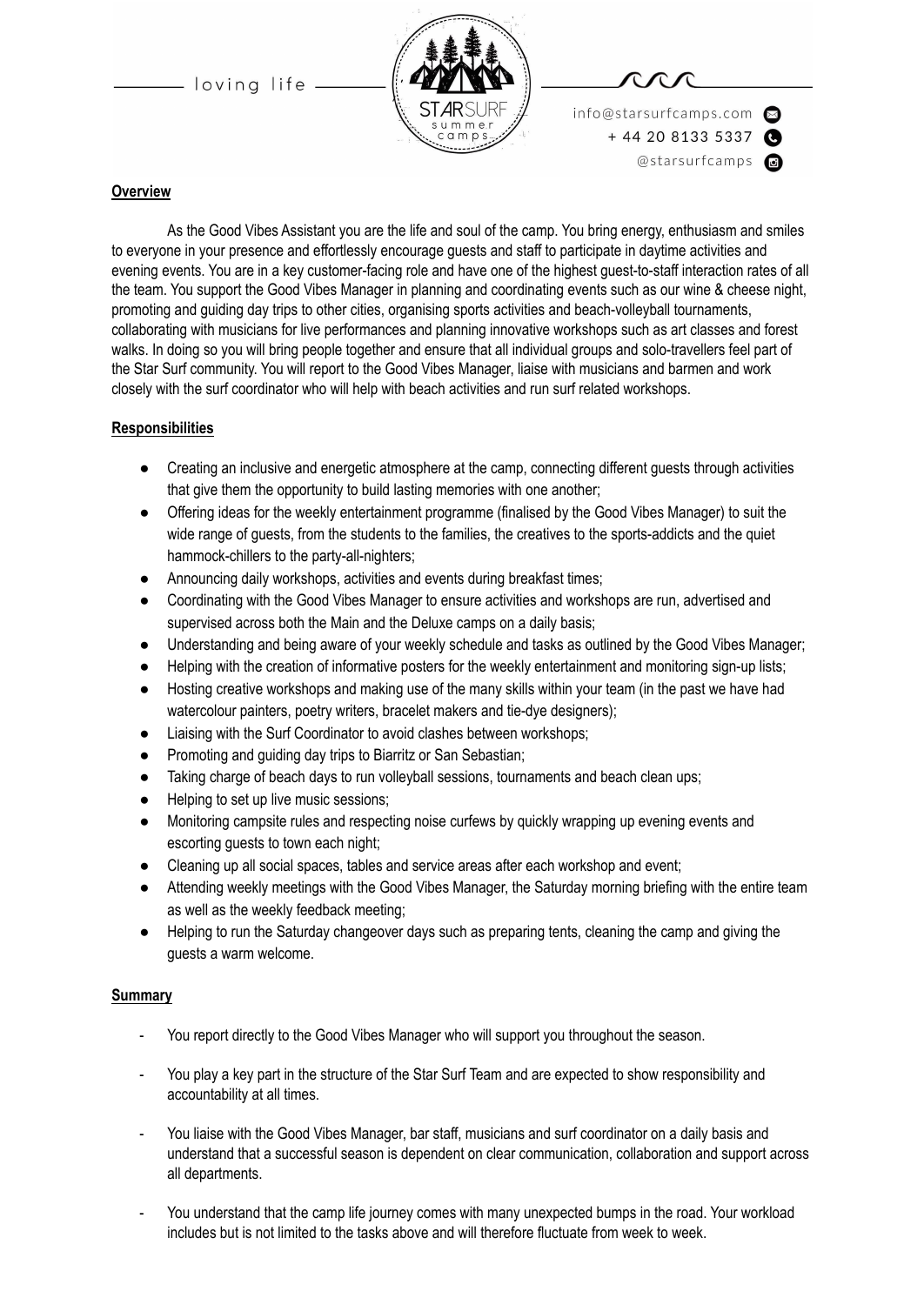



info@starsurfcamps.com  $+442081335337$ @starsurfcamps c

- You recognise that absence or illness within your team will require you to step up and cover if necessary;
- You lead by example at all times.
- You monitor and uphold campsite rules and ensure both guests and staff respect the noise curfew.
- You are a true team player and strive to achieve 5\* feedback week after week.
- You promise to have an absolute blast, surf your heart out, spread the stoke and to never forget your season with the Star Surf family!

#### **The Benefits**

- Training prior to working period and support from the Good Vibes Manager throughout the season;
- A Weekly salary;
- 1 day off per week;
- 7 breakfasts, 7 picnic lunches and 5 dinners per week;
- Private tent with mattress;
- Staff discount on day trips, bar and merchandise;
- Free use of the surf and yoga equipment and possibility to join the lessons (subject to availability).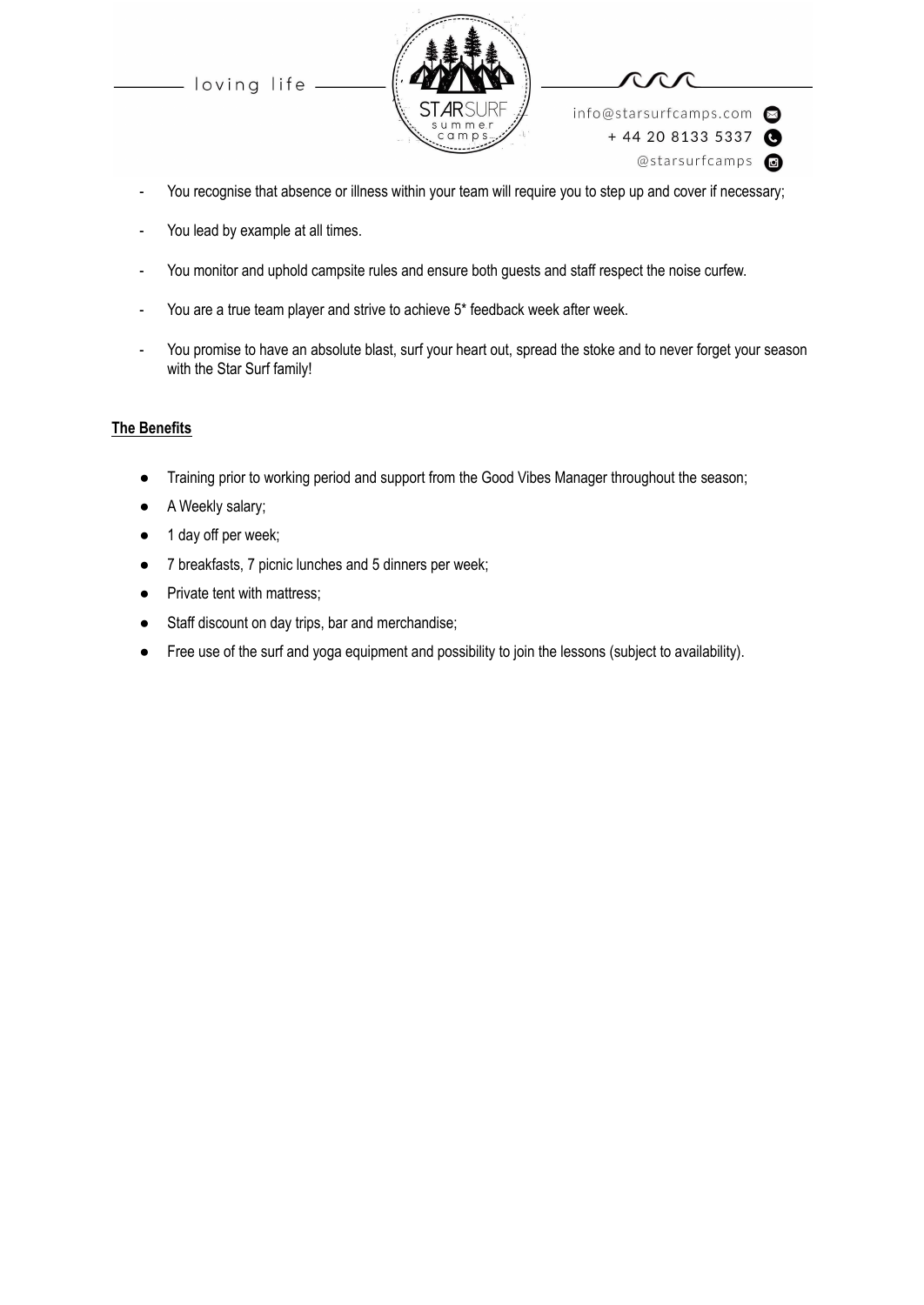

info@starsurfcamps.com  $+442081335337$ @starsurfcamps @

# Star Surf Camps Team 2022 Application Form

## *— GOOD VIBES ASSISTANT, MOLIETS —*

### **Please email the following information to [jobs@starsurfcamps.com](mailto:jobs@starsurfcamps.com)** :

- 1. **A 2 minute video (attached via Google Drive with free access) describing:**
	- 1️. Who you are and which role you are applying for;
	- 2. What makes you the perfect candidate;
	- 3️. And why you wish to work for Star Surf Camps.
- 2. **Your CV written in English**

### 3. **This application form** (saved as: **Name Surname | Good Vibes Assistant 2022 France**)

| Name:      | Nationality: |
|------------|--------------|
| Age:       | Languages:   |
| Telephone: | Email:       |

Please mark [X ] where appropriate:

- [ ] I am fluent in at least 2 languages (one of which is English).
- [ ] I am double vaccinated and have received a booster jab (preferable)
- [ ] I am double vaccinated only (acceptable)
- [ ] I am not vaccinated (may present as problematic considering France's current hard line against the unvaccinated).

Do you have a smartphone with mobile data to enable you to communicate in France? YES / NO *Please note; this is essential for the job, since all communication with the team happens via WhatsApp.*

| Do you have a valid European driving licence? |                                                       |                   | <b>YES</b><br>NO. |
|-----------------------------------------------|-------------------------------------------------------|-------------------|-------------------|
|                                               | How many years have you been driving for?             |                   | <b>YEARS</b>      |
|                                               | Do you have previous experience with transfers?       |                   | <b>YES</b><br>NO. |
|                                               | Do you have previous experience of driving in Europe? | <b>YES</b><br>NO. |                   |
| Do you use Social Media?                      |                                                       | <b>YES</b><br>NO. |                   |
| If YES, please specify:                       |                                                       |                   |                   |
|                                               | Facebook name:                                        |                   |                   |
|                                               | Instagram handle:                                     |                   |                   |
|                                               | Others (blogs, twitter, etc.)                         |                   |                   |